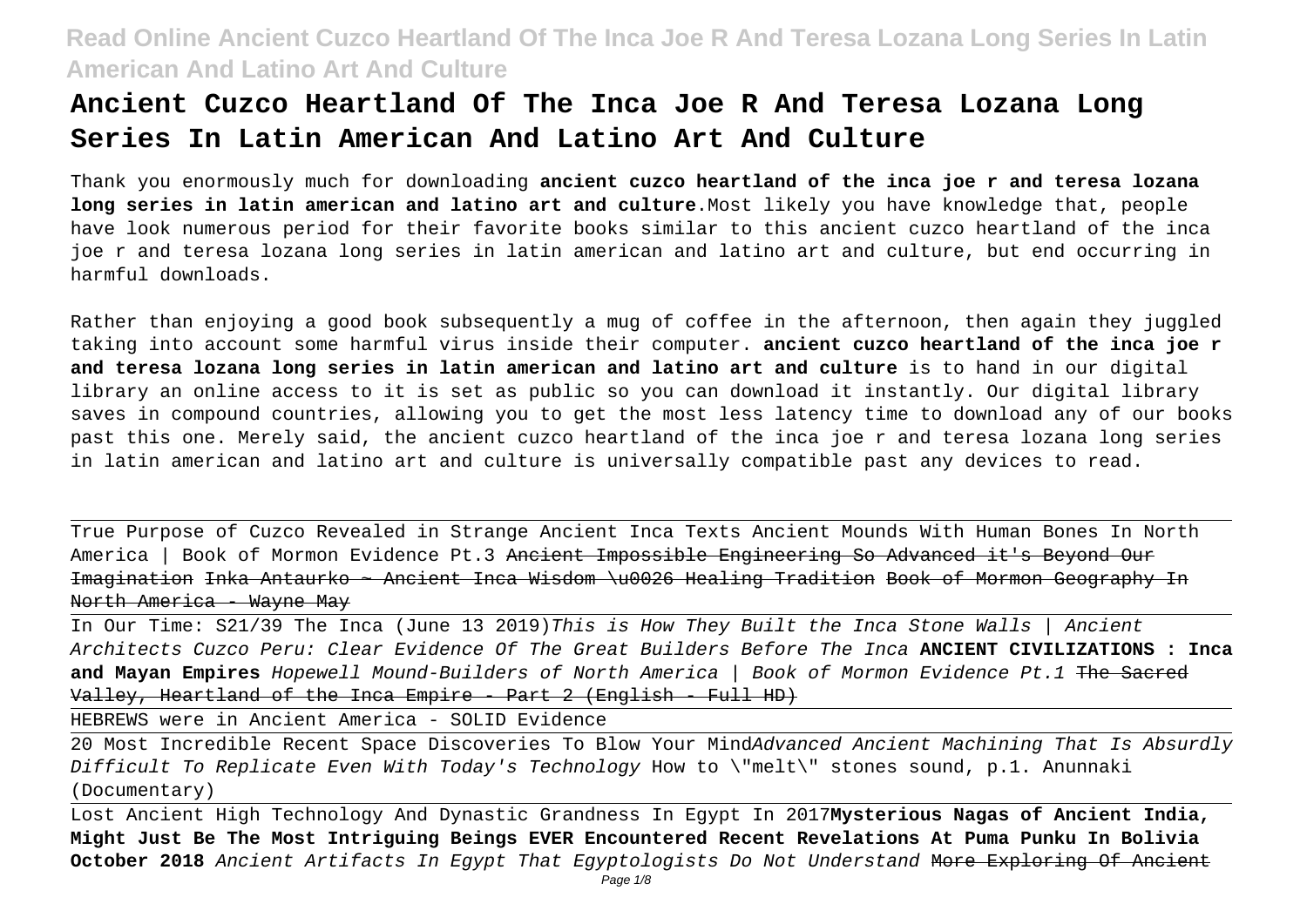#### Peruvian Sites

The Ancient Enigmas of Puma Punku and Tihuanaco - Chapter 1: Introduction<del>Exploring Ancient Machu Picchu</del> With 3 Indigenous Guides Making Anthropology Great Again - ROBERT SEPEHR History of the Inca Empire DOCUMENTARY Pre Columbian America Travis Moses in America - The Whole Land of Judah in Utah / Deuteronomy 34

Entire History of the Persian Achaemenid Empire (550-330 BC) / Ancient History DocumentaryGold and the Incas - Lost Worlds of Peru - National Gallery of Australia **History and archeology of the Inca Empire and its contemporary descendants, 1945** Ancient Cuzco Heartland Of The The Cuzco Valley of Peru was both the sacred and the political center of the largest state in the prehistoric Americas—the Inca Empire. From the city of Cuzco, the Incas ruled at least eight million people in a realm that stretched from modern-day Colombia to Chile.

Amazon.com: Ancient Cuzco: Heartland of the Inca (Joe R ...

Ancient Cuzco: Heartland of the Inca. This landmark book undertakes the first general overview of the prehistory of the Cuzco region from the arrival of the first hunter-gatherers (ca. 7000 B.C.) to the fall of the Inca Empire in A.D. 1532.

Ancient Cuzco: Heartland of the Inca by Brian S. Bauer

Ancient Cuzco: Heartland of the Inca (Joe R. and Teresa Lozana Long Series in Latin American and Latino Art and Culture) by Bauer, Brian S. (2004) Paperback on Amazon.com. \*FREE\* shipping on qualifying offers.

Ancient Cuzco: Heartland of the Inca (Joe R. and Teresa ... Ancient Cuzco. : The Cuzco Valley of Peru was both the sacred and the political center of the largest state in the prehistoric Americas—the Inca Empire. From the city of Cuzco, the Incas ruled at...

Ancient Cuzco: Heartland of the Inca - Brian S. Bauer ... The Resource Ancient Cuzco : heartland of the Inca, Brian S. Bauer . Ancient Cuzco : heartland of the Inca, Brian S. Bauer. Resource Information

Ancient Cuzco : heartland of the Inca - University of ... The Resource Ancient Cuzco : heartland of the Inca, Brian S. Bauer . Ancient Cuzco : heartland of the Inca, Brian S. Bauer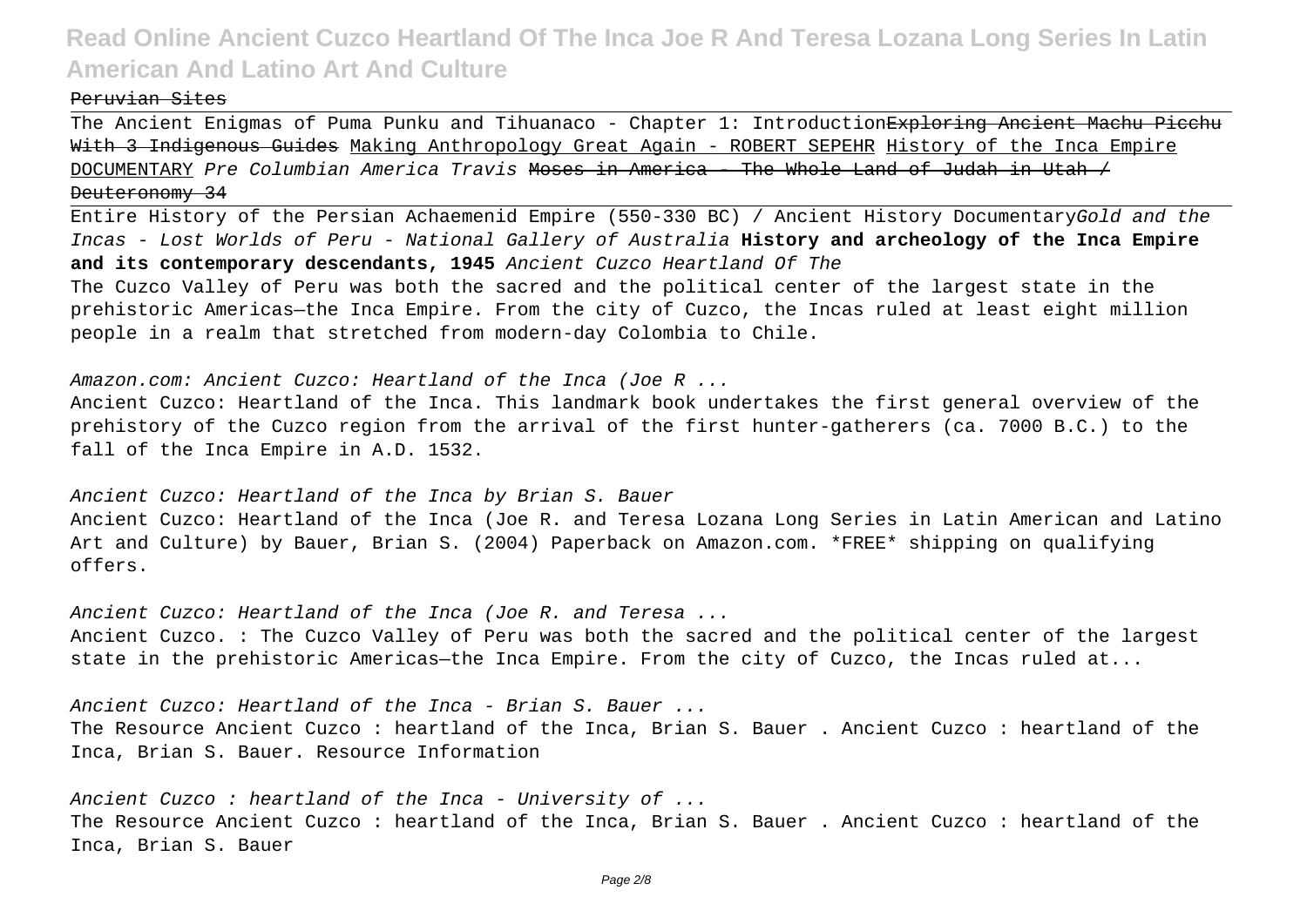Ancient Cuzco : heartland of the Inca - University of San ...

Ancient Cuzco: Heartland of the Inca (Joe R. and Teresa Lozana Long Series in Latin American and Latino Art and Culture (Paperback)) by Brian S. Bauer (2004-06-01) [Brian S. Bauer] on Amazon.com. \*FREE\* shipping on qualifying offers.

Ancient Cuzco: Heartland of the Inca (Joe R. and Teresa ...

Witnessing the recent rapid urban growth of the city and realizing the need for a systematic regional survey of the Inca heartland, I began the Cuzco Valley Archaeological Project in 1994. the project was designed as a multistage regional study of the Inca heartland, dedicated to documenting and interpreting the distribution of its archaeological sites. the systematic documentation of site types, locations, sizes, and ages in the region has yielded new information on the ancient cultures of ...

Ancient Cuzco: Heartland of the Inca by Brian S. Bauer ...

Ancient Cuzco: Heartland of the Inca (Joe R. and Teresa Lozana Long Series in Latin American and Latino Art and Culture (Paperback)) by Brian S. Bauer (2004-06-01) Mass Market Paperback – January 1, 1879

Ancient Cuzco: Heartland of the Inca (Joe R. and Teresa ...

By the second half of the 15th century, Cuzco was the epitome of the empire known as Tawantinsuyu, the "land of four quarters." Radiating outward from Cuzco's central plazas was the Inca Road, a system of constructed royal conduits dotted with way stations (tambos) and storage facilities (qolqa) that reached the entire empire. The ceque system was a similar network of hypothetical ley lines, a set of pilgrimage routes radiating out from Cuzco to connect hundreds of shrines out in the provinces.

Cuzco, Peru: Political Heart of the Inca Empire

Hello Select your address Best Sellers Today's Deals Electronics Gift Ideas Customer Service Books New Releases Home Computers Gift Cards Coupons Sell

Ancient Cuzco: Heartland of the Inca: Bauer, Brian S ...

The large and agriculturally rich Cuzco Valley emerged preeminent in the fifteenth century AD as the heartland of the Inca. Near the north end of the valley lies the sacred city of Cuzco. The region immediately surrounding the Cuzco Valley was occupied by a number of different ethnic groups that were absorbed into the Inca state during an early period of state formation.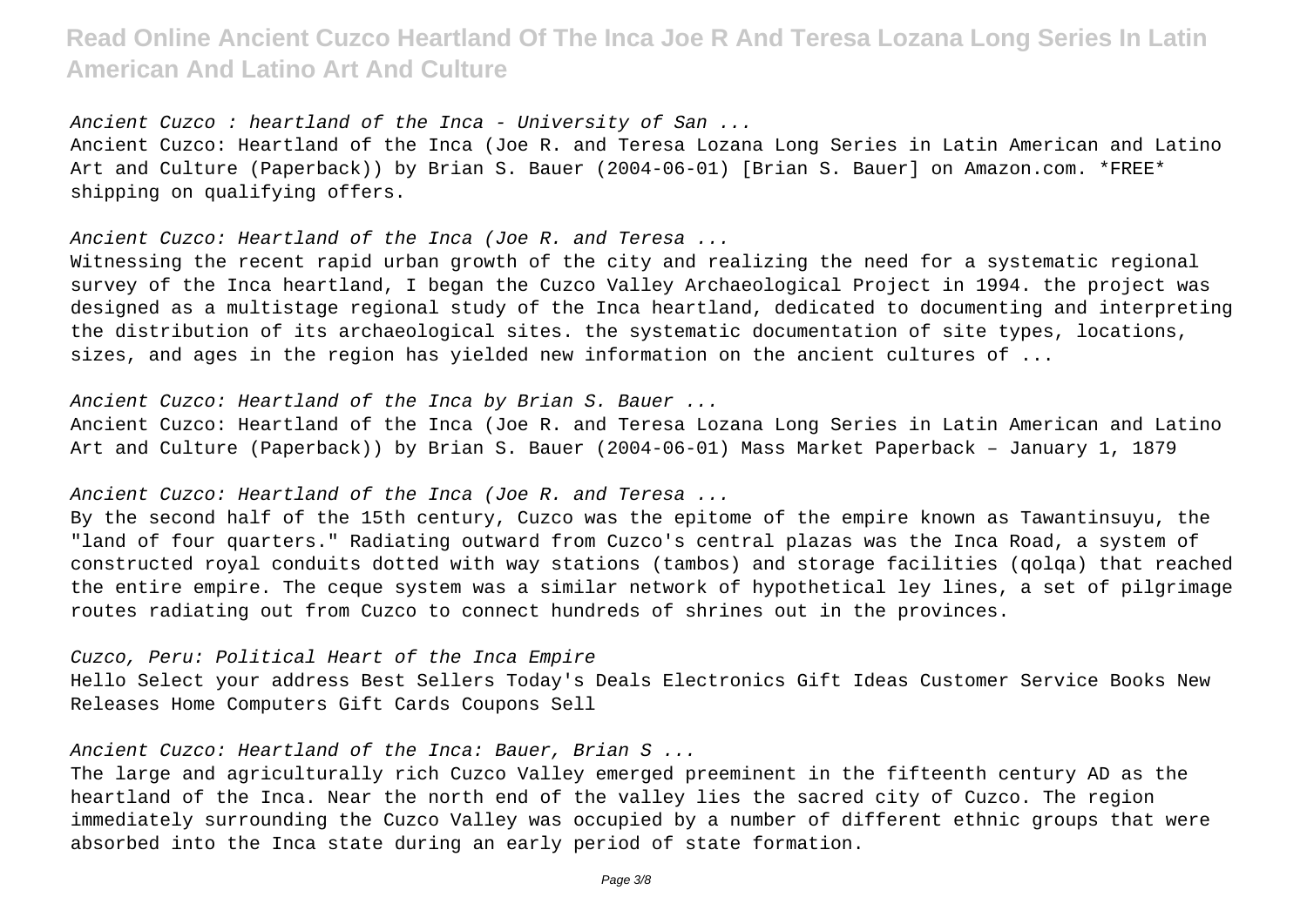Ancient Cuzco Heartland of the Inca By Brian S. Bauer

Coricancha, Koricancha, Qoricancha or Qorikancha ("The Golden Temple," from Quechua quri gold; kancha enclosure) was the most important temple in the Inca Empire. It is located in Cusco, Peru, which was the capital of the empire.

### Coricancha - Wikipedia

Introduction to the Inca -- The Inca heartland -- Human impact and environmental history of the Cuzco region / Alex Chepstow-Lusty, Brian S. Bauer, Michael Frogley -- The archaic period and the first people of the Cuzco Valley (9500-2200 B.C.) / Brian S. Bauer, Bradford Jones, Cindy Klink -- The formative period and the emergence of ranked ...

#### Ancient Cuzco : heartland of the Inca - ECU Libraries Catalog

The Cuzco Valley of Peru was both the sacred and the political center of the largest state in the prehistoric Americas--the Inca Empire. From the city of Cuzco, the Incas ruled at least eight million people in a realm that stretched from modern-day Colombia to Chile. Yet, despite its great importance in the cultural development of the Americas, the Cuzco Valley has only recently received the ...

### Ancient Cuzco : heartland of the Inca | Colorado Mountain...

Muyuq Marka Saqsaywaman, which can be spelled many different ways (possibly from Quechua language, waman falcon or variable hawk), is a citadel on the northern outskirts of the city of Cusco, Peru, the historic capital of the Inca Empire. Sections were first built about 1100 CE by the Killke culture which had occupied the area since 900 CE.

#### Sacsayhuamán - Wikipedia

Ancient Cuzco: Heartland of the Inca (Joe R. and Teresa Lozano Long Series in Latin American and Latino Art and cUlture) by Bauer, Brian S. and a great selection of related books, art and collectibles available now at AbeBooks.com.

0292702795 - Ancient Cuzco: Heartland of the Inca Joe R ... APA. Bauer, B. S. (2004). Ancient Cuzco: Heartland of the Inca.Austin: University of Texas Press. MLA. Bauer, Brian S. Ancient Cuzco: Heartland of the Inca.Austin ...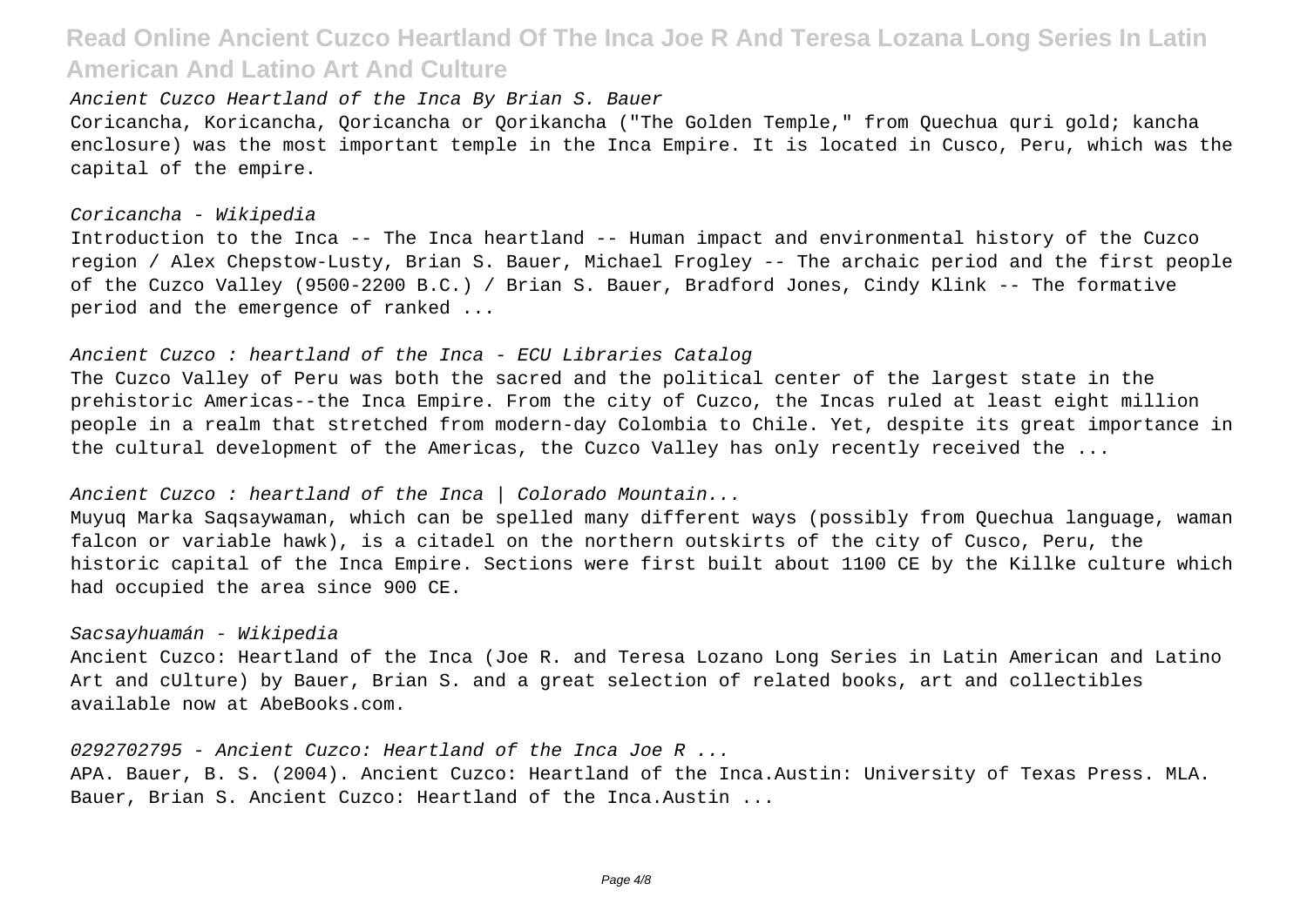The Cuzco Valley of Peru was both the sacred and the political center of the largest state in the prehistoric Americas—the Inca Empire. From the city of Cuzco, the Incas ruled at least eight million people in a realm that stretched from modern-day Colombia to Chile. Yet, despite its great importance in the cultural development of the Americas, the Cuzco Valley has only recently received the same kind of systematic archaeological survey long since conducted at other New World centers of civilization. Drawing on the results of the Cuzco Valley Archaeological Project that Brian Bauer directed from 1994 to 2000, this landmark book undertakes the first general overview of the prehistory of the Cuzco region from the arrival of the first hunter-gatherers (ca. 7000 B.C.) to the fall of the Inca Empire in A.D. 1532. Combining archaeological survey and excavation data with historical records, the book addresses both the specific patterns of settlement in the Cuzco Valley and the larger processes of cultural development. With its wealth of new information, this book will become the baseline for research on the Inca and the Cuzco Valley for years to come.

An interdisciplinary study of the Inca's powerful campaign of unprecedented territorial expansion

Ancient States and Infrastructural Power examines how early states built their territorial, legal, and political powers before they had the capacity to enforce them. Contributors trace how state power first developed from the Andes to China, from Babylon to Rome.

Political Landscapes of Capital Cities investigates the processes of transformation of the natural landscape into the culturally constructed and ideologically defined political environments of capital cities. In this spatially inclusive, socially dynamic interpretation, an interdisciplinary group of authors including archaeologists, anthropologists, and art historians uses the methodology put forth in Adam T. Smith's The Political Landscape: Constellations of Authority in Early Complex Polities to expose the intimate associations between human-made environments and the natural landscape that accommodate the sociopolitical needs of governmental authority. Political Landscapes of Capital Cities blends the historical, political, and cultural narratives of capital cities such as Bangkok, Cusco, Rome, and Tehran with a careful visual analysis, hinging on the methodological tools of not only architectural and urban design but also cultural, historiographical, and anthropological studies. The collection provides further ways to conceive of how processes of urbanization, monumentalization, ritualization, naturalization, and unification affected capitals differently without losing grasp of local distinctive architectural and spatial features. The essays also articulate the many complex political and<br>Page5/8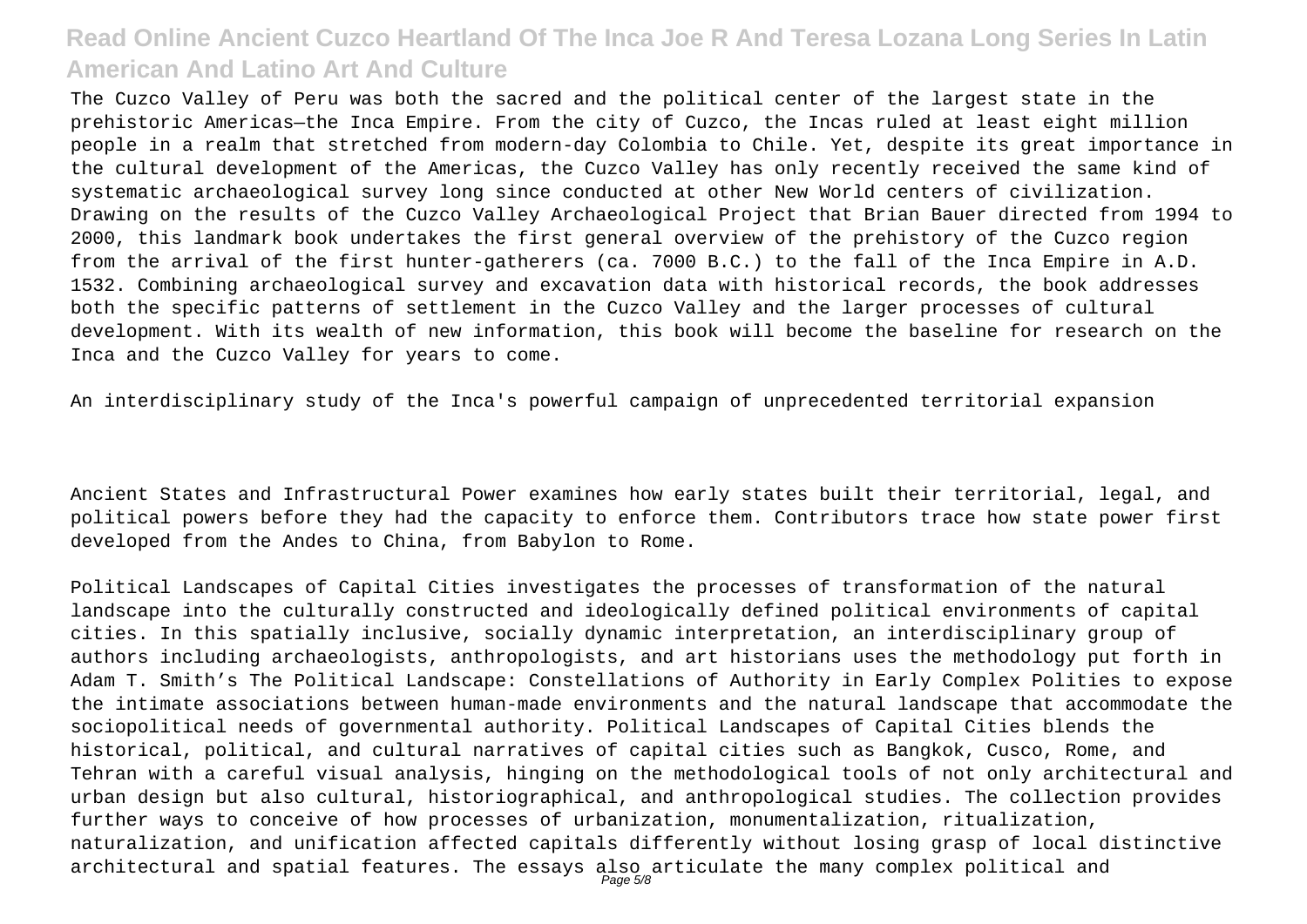ideological agendas of a diverse set of sovereign entities that planned, constructed, displayed, and performed their societal ideals in the spaces of their capitals, ultimately confirming that political authority is profoundly spatial. Contributors: Jelena Bogdanovi?, Jessica Joyce Christie, Talinn Grigor, Eulogio Guzmán, Gregor Kalas, Stephanie Pilat, Melody Rod-ari, Anne Parmly Toxey, Alexei Vranich

The ceque system of Cusco, the ancient capital of the Inca empire, was perhaps the most complex indigenous ritual system in the pre-Columbian Americas. From a center known as the Coricancha (Golden Enclosure) or the Temple of the Sun, a system of 328 huacas (shrines) arranged along 42 ceques (lines) radiated out toward the mountains surrounding the city. This elaborate network, maintained by ayllus (kin groups) that made offerings to the shrines in their area, organized the city both temporally and spiritually. From 1990 to 1995, Brian Bauer directed a major project to document the ceque system of Cusco. In this book, he synthesizes extensive archaeological survey work with archival research into the Inca social groups of the Cusco region, their land holdings, and the positions of the shrines to offer a comprehensive, empirical description of the ceque system. Moving well beyond previous interpretations, Bauer constructs a convincing model of the system's physical form and its relation to the social, political, and territorial organization of Cusco.

The Ancient Central Andes presents a general overview of the prehistoric peoples and cultures of the Central Andes, the region now encompassing most of Peru and significant parts of Ecuador, Bolivia, northern Chile, and northwestern Argentina. The book contextualizes past and modern scholarship and provides a balanced view of current research. Two opening chapters present the intellectual, political, and practical background and history of research in the Central Andes and the spatial, temporal, and formal dimensions of the study of its past. Chapters then proceed in chronological order from remote antiquity to the Spanish Conquest. A number of important themes run through the book, including: the tension between those scholars who wish to study Peruvian antiquity on a comparative basis and those who take historicist approaches; the concept of "Lo Andino," commonly used by many specialists that assumes long-term, unchanging patterns of culture some of which are claimed to persist to the present; and culture change related to severe environmental events. Consensus opinions on interpretations are highlighted as are disputes among scholars regarding interpretations of the past. The Ancient Central Andes provides an up-to-date, objective survey of the archaeology of the Central Andes that is much needed. Students and interested readers will benefit greatly from this introduction to a key period in South America's past.

In Ancient People of the Andes, Michael A. Malpass describes the prehistory of western South America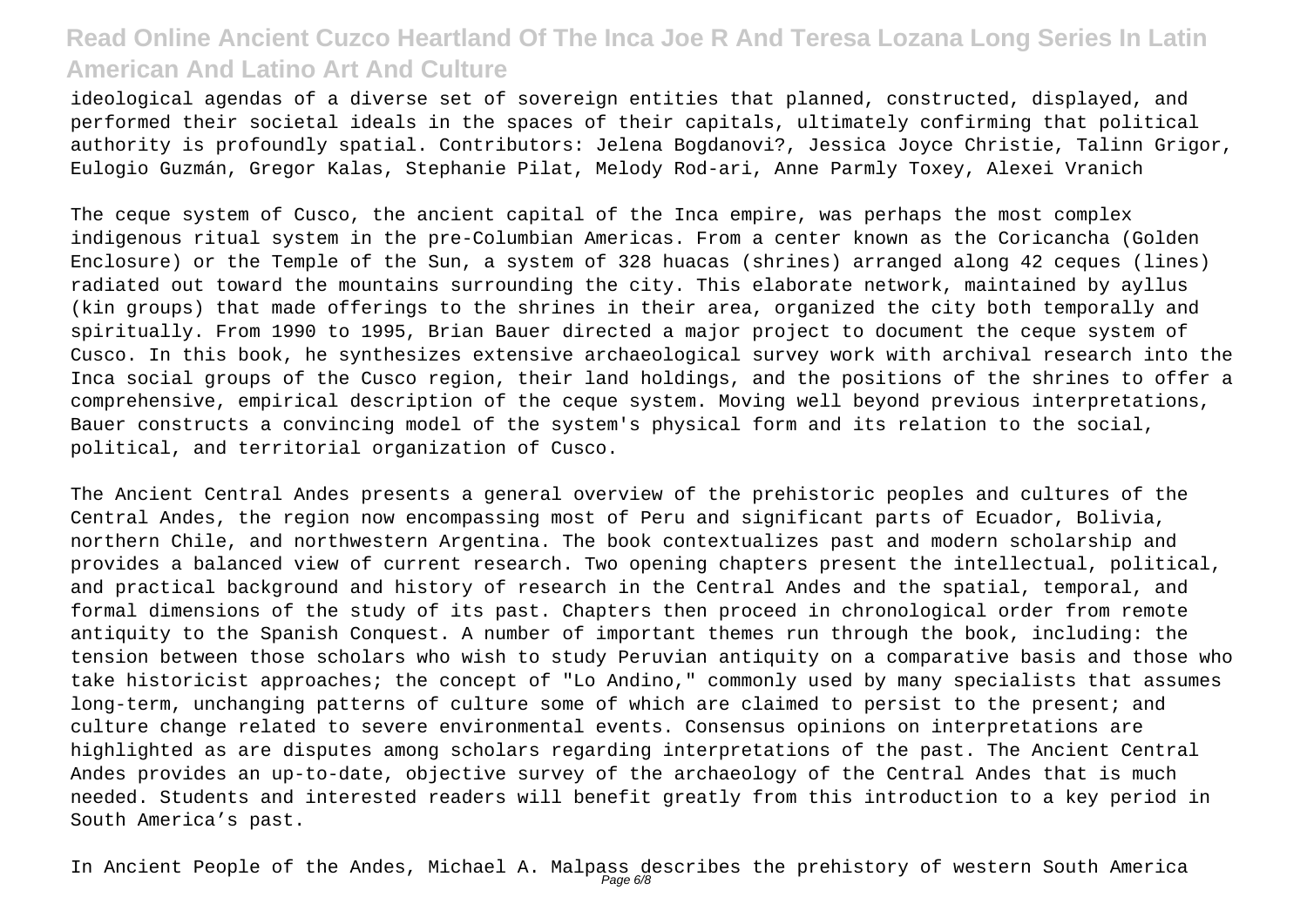from initial colonization to the Spanish Conquest. All the major cultures of this region, from the Moche to the Inkas, receive thoughtful treatment, from their emergence to their demise or evolution. No South American culture that lived prior to the arrival of Europeans developed a writing system, making archaeology the only way we know about most of the prehispanic societies of the Andes. The earliest Spaniards on the continent provided first-person accounts of the latest of those societies, and, as descendants of the Inkas became literate, they too became a source of information. Both ethnohistory and archaeology have limitations in what they can tell us, but when we are able to use them together they are complementary ways to access knowledge of these fascinating cultures. Malpass focuses on large anthropological themes: why people settled down into agricultural communities, the origins of social inequalities, and the evolution of sociopolitical complexity. Ample illustrations, including eight color plates, visually document sites, societies, and cultural features. Introductory chapters cover archaeological concepts, dating issues, and the region's climate. The subsequent chapters, divided by time period, allow the reader to track changes in specific cultures over time.

This book provides a detailed account of the Inca Empire, describing its history, society, economy, religion, and politics, but most importantly the way it was managed. How did the Inca wield political power? What economic strategies did the Inca pursue in order to create the largest native empire in the Western Hemisphere? The book offers university students, scholars, and the general public a sophisticated new interpretation of Inca power politics and especially the role of religion in shaping an imperial world of great ethnic, social, and cultural diversity.

Maya "palaces" have intrigued students of this ancient Mesoamerican culture since the early twentieth century, when scholars first applied the term "palace" to multi-room, gallery-like buildings set on low platforms in the centers of Maya cities. Who lived in these palaces? What types of ceremonial and residential activities took place there? How do the physical forms and spatial arrangement of the buildings embody Maya concepts of social organization and cosmology? This book brings together state-ofthe-art data and analysis regarding the occupants, ritual and residential uses, and social and cosmological meanings of Maya palaces and elite residences. A multidisciplinary team of senior researchers reports on sites in Belize (Blue Creek), Western Honduras (Copan), the Peten (Tikal, Dos Pilas, Aguateca), and the Yucatan (Uxmal, Chichen-Itza, Dzibilchaltun, Yaxuna). Archaeologist contributors discuss the form of palace buildings and associated artifacts, their location within the city, and how some palaces related to landscape features. Their approach is complemented by art historical analyses of architectural sculpture, epigraphy, and ethnography. Jessica Joyce Christie concludes the volume by identifying patterns and commonalties that apply not only to the cited examples,<br>Page 7/8